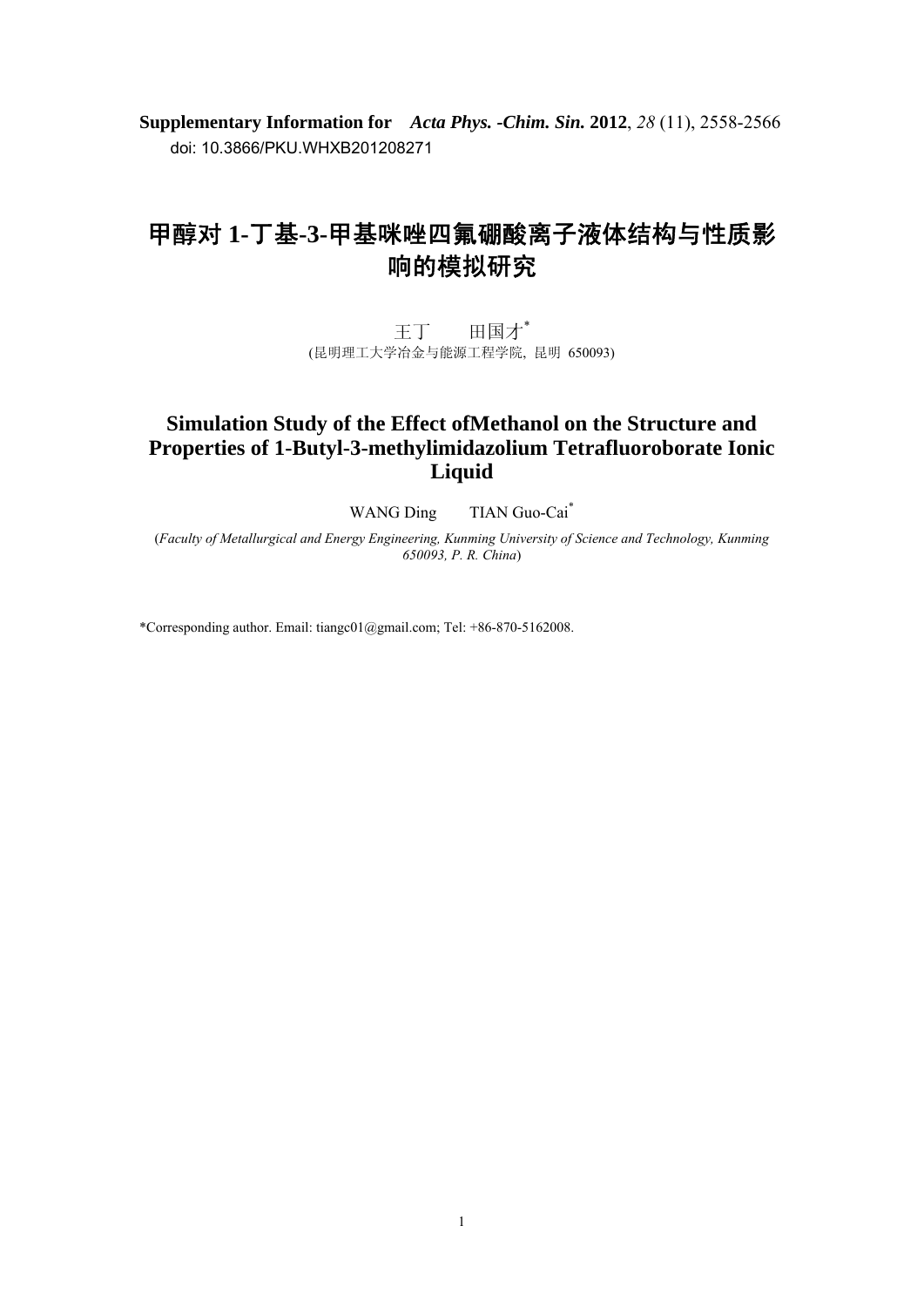| 51 Dong Sucreting I organized alameters |                  |                                                            |                     |                  |                                               |
|-----------------------------------------|------------------|------------------------------------------------------------|---------------------|------------------|-----------------------------------------------|
| <b>Bonds</b>                            | $r_0/\text{\AA}$ | $K_{\rm r}$<br>/kJ·mol <sup>-1</sup> · $\AA$ <sup>-2</sup> | <b>Bonds</b>        | $r_0/\text{\AA}$ | $K_{r}$<br>/kJ·mol <sup>-1</sup> · $\AA^{-2}$ |
| (a) $[BMIM]$ <sup>+</sup>               |                  |                                                            | $C2-C1$             | 1.529            | 1121                                          |
| <b>CR-HA</b>                            | 1.080            | 1536                                                       | $NA-C1$             | 1.466            | 1410                                          |
| CW-HA                                   | 1.080            | 1536                                                       | CT-CS               | 1.529            | 1121                                          |
| $C1-H1$                                 | 1.090            | 1423                                                       | $CS-C2$             | 1.529            | 1121                                          |
| CT-HC                                   | 1.090            | 1423                                                       | (b) BF <sub>4</sub> |                  |                                               |
| CS-HC                                   | 1.090            | 1423                                                       | $B-F$               | 1.393            | 1213.36                                       |
| $C2-HC$                                 | 1.090            | 1423                                                       | (c) methanol        |                  |                                               |
| CW-NA                                   | 1.378            | 1787                                                       | $C-H$               | 1.090            | 1423.60                                       |
| CR-NA                                   | 1.315            | 1996                                                       | $C-O$               | 1.410            | 1339.80                                       |
| CW-CW                                   | 1.341            | 2176                                                       | O-HO                | 0.960            | 2315.40                                       |

S1 键拉伸参数 S1 Bond Stretching Potential Parameters

S2 键角弯曲参数 S2 Bond Angle Potential Parameters

| Angles                    | $\theta_0$<br>degree | $K_{\theta}/kJ$ ·mol <sup>-1</sup> ·rad <sup>-2</sup> | Angles              | $\theta_0$<br>degree | $K_{\theta}/kJ$ ·mol <sup>-1</sup> ·rad <sup>-2</sup> |
|---------------------------|----------------------|-------------------------------------------------------|---------------------|----------------------|-------------------------------------------------------|
| (a) $[BMIM]$ <sup>+</sup> |                      |                                                       | HC-CS-CT            | 110.7                | 156.6                                                 |
| CW-NA-CR                  | 108.0                | 292.6                                                 | $HC-CS-C2$          | 110.7                | 156.6                                                 |
| CW-NA-C1                  | 125.6                | 292.6                                                 | $HC-C2-C1$          | 110.7                | 156.6                                                 |
| $CR-NA-Cl$                | 126.4                | 292.6                                                 | $HC-C2-CS$          | 110.7                | 156.6                                                 |
| NA-CR-HA                  | 125.1                | 146.3                                                 | HC-CT-HC            | 107.8                | 138.1                                                 |
| NA-CR-NA                  | 109.8                | 292.6                                                 | HC-CS-HC            | 107.8                | 138.1                                                 |
| NA-CW-CW                  | 107.1                | 292.6                                                 | $HC-C2-HC$          | 107.8                | 138.1                                                 |
| NA-CW-HA                  | 122.0                | 146.3                                                 | H1-C1-H1            | 107.8                | 138.1                                                 |
| CW-CW-HA                  | 130.9                | 146.3                                                 | (b) BF <sub>4</sub> |                      |                                                       |
| $CS-C2-C1$                | 112.7                | 418.4                                                 | $F-B-F$             | 109.5                | 209.2                                                 |
| $CT$ -CS-C2               | 112.7                | 418.4                                                 | (c) methanol        |                      |                                                       |
| $C2-C1-NA$                | 112.7                | 418.4                                                 | $H-C-H$             | 109.5                | 146.5                                                 |
| $H1-C1-C2$                | 110.7                | 156.6                                                 | $H-C-O$             | 109.5                | 209.3                                                 |
| $H1-C1-NA$                | 110.7                | 156.6                                                 | $C-O-HO$            | 108.5                | 230.3                                                 |
| HC-CT-CS                  | 110.7                | 156.6                                                 |                     |                      |                                                       |